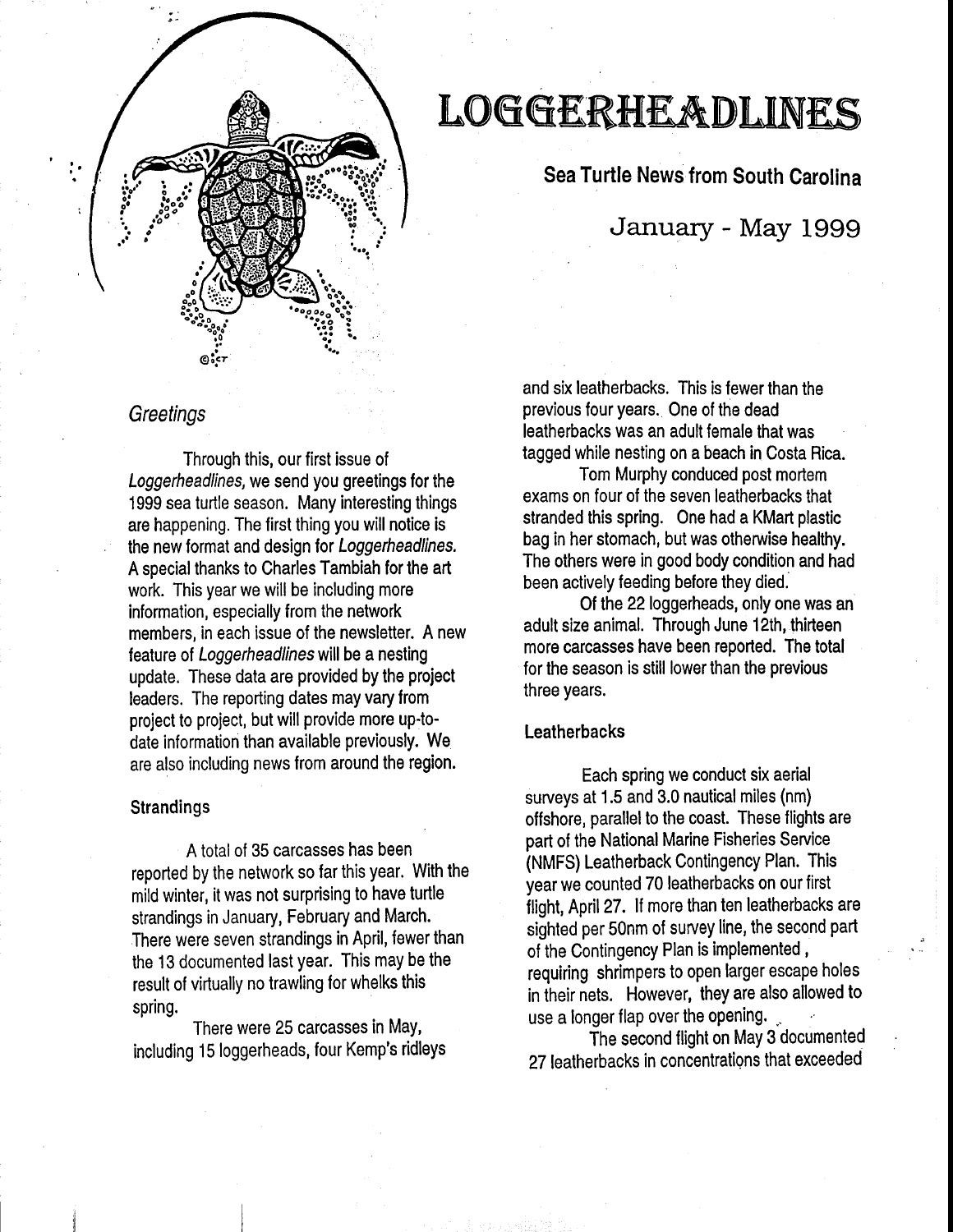the 10/50nm in the area bounded by 32 degrees latitude (Zone 32). This extends from the north end of Tybee Island, Georgia to the north side of Bulls Bay at Sandy Point on Raccoon Key. Shrimping season opened May 26. During a leatherback aerial survey on opening day, there were 405 trawlers working from the Savannah River to Winyah Bay. The restrictions in Zone 32 were in effect through May 28.

As the animals moved north, concentrations were seen that resulted in Zone 33, from Sandy Point at Raccoon Key to about Wilmington, North Carolina, coming under the same restrictions through June 11.

Those of you who attended the spring workshop in April will remember the discussion on the TED opening size. The legal opening is 12 inches by 35 inches, which is too small for sub-adult and adult sized loggerheads. The hope was that the larger leatherback openings would also protect the larger sized loggerheads. It seems they have.

Another concern was that the longer flaps might make it difficult for smaller turtles, like Kemp's ridleys, to push the flap away from the TED grid and get out before drowning. There have been six Kemp's ridley strandings already this year compared to a total of ten last year. This is worrisome, but it may be related to the recovery of the Kemp's ridley population. From June 1 through June 25, the National Marine Fisheries Service will be conducting tests in the clear waters off of Panama City, Florida to photograph smaller turtles exiting nets equipped with the longer flaps.

## Nesting News

About 6:00 a.m. on March 25, our dispatcher reported that there were two sea turtles on the beach at Hilton Head Island. Ed Drane went to investigate. A male loggerhead was "in pursuit" of a female. She had come ashore, probably to escape his "advances". The curve carapace length of this male was 58

inches! Yes, 58. The male also had a pale rectangular area on his shell with holes in each corner. It appears that a transmitter had been attached to him previously. We will be sending this description to the Marine Turtle Newsletter in hopes that some researcher will recognize him and provide us the information on where he has been.

On May 23rd, Meg Hoyle found a crawl on Botany Bay Island that seemed more narrow than most loggerhead crawls. However, due to boat trouble, she had not been on the beach for two days. During this time, the island had gotten rain, so she was not sure if the size of the crawl was due to aging. When she saw some people who were staying on the island , they told her about a nest laid around 3:00 o'clock in the afternoon. It was the same nest that had the narrow crawl. She will be keeping her eye on it to see what the hatchlings look like to determine if this is a Kemp's ridley nest.

## Special Feature

# Volunteers: Key to success

The Sea Turtle Stranding & Salvage Network (STSSN) and the Nest Protection Projects provide invaluable assistance to sea turtle management in South Carolina. A majority of the persons participating in these activities volunteer their services. These programs render a great example of public dedication to sea turtle conservation, as well as collaboration between the public and a state agency.

Thirty-eight individuals monitor 26 sections of the our coast for strandings. Information collected from stranded turtles goes toward evaluating and implementing state and federal TED and other fisheries regulations.

Over 700 individuals participate in 19 Nest Protection Projects along the South Carolina coast. Ninety-seven percent of the participants are volunteers. They cover 50% of our coast and manage 67% of all nests laid in the state.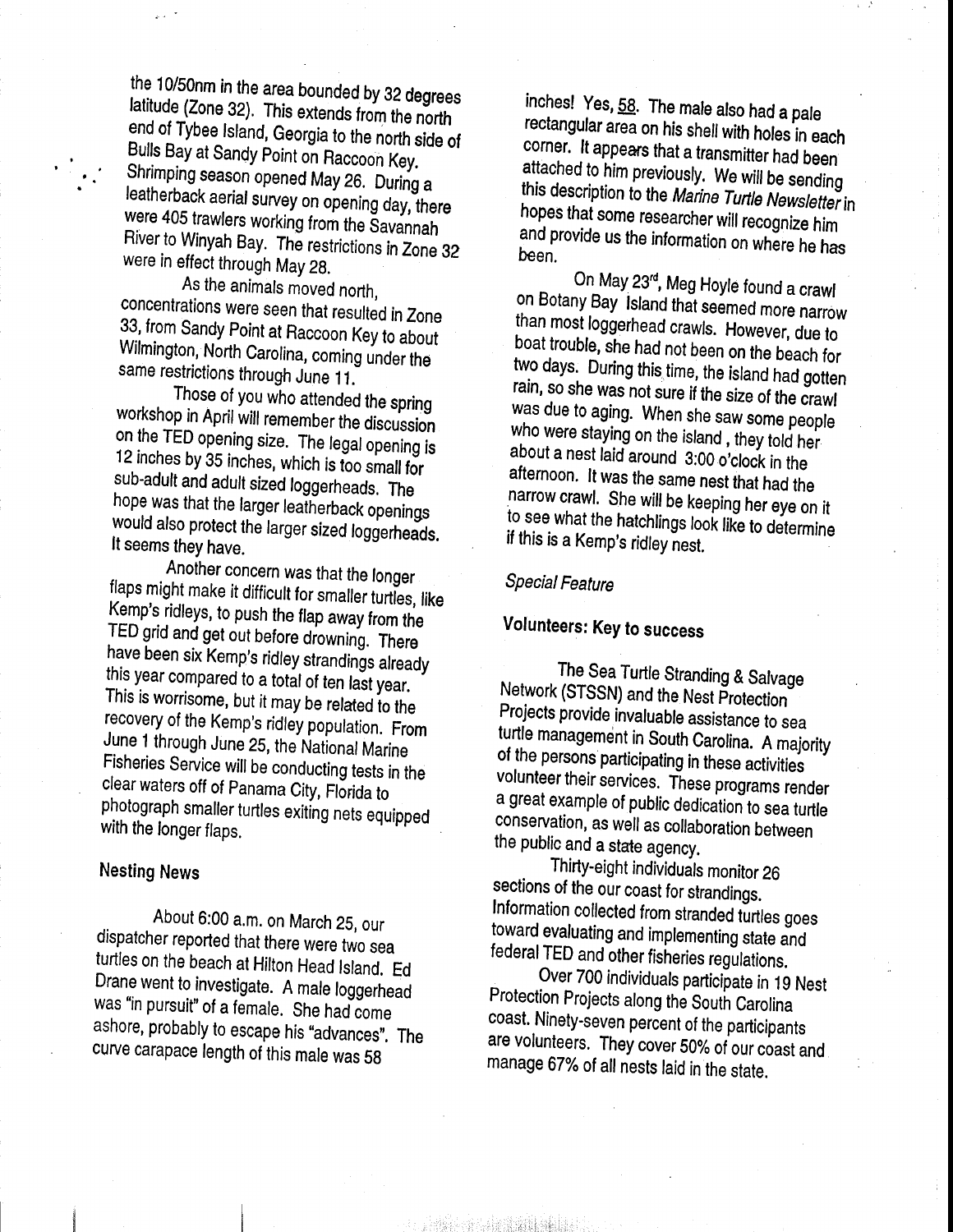Project staff survey beaches daily, mark nests encountered, and protect them during the period of incubation. Information on the nests are . compiled and their hatch successes calculated. This information assists the SC DNR in determining the statewide nesting picture for each year.

 $\frac{1}{\epsilon}$  .  $\epsilon$ 

These projects also provide education to the thousands of people visiting our coast each . year and conduct campaigns on issues such as beach lighting. A majority of the projects fund their own activities through the sale of products and collaborations with local organizations. Each project has developed its own organizational framework for carrying out their activities, with some of them being leading environmental groups within their communities.

In a recent survey of the projects, project staff made a series of recommendations that could assist in their activities, including increased communications. Therefore special attention will be made during the 1999 turtle season to facilitate these improvements.

As a first step, a network via email will be established between the project coordinators, SC DNR, and other collaborators. Increased exchange of information, training, and discussions are planned. A cooperative agreement between SC DNR and The Nature Conservancy has been established to facilitate these activities. The projects and SC DNR are collaborating with Charles Tambiah, who has experience with sea turtle conservation and community participation, to explore this wider initiative. The goal is to develop a coastal network of knowledgeable and skilled persons who can conserve South Carolina's sea turtles.

#### Regional News

Florida - Dr. Blair Witherington with the Florida Dept. of Environment Protection reports that loggerhead nesting is very strong this season, leatherbacks are "blowing the top off all records" but green turtles are late and have not made a

showing yet. We also want to thank Dr. Witherington for allowing us to use drawings depicting the crawls of the three sea turtle species that could nest in South Carolina. Nest protection project leaders will find these in this mailing.

North Carolina - Ruth Boettcher, with the North Carolina Wildlife Commission, says, 'We're cranking!". However, that state is having unprecedented numbers of strandings. They have already recorded over 200.

Georgia- Mark Dodd, of Georgia DNR, reports that after a fast start, nesting numbers are slowing down. They are currently about 10% ahead of last year.

#### Notes on Folks

We have a celebrity in our midst now. Mary Ellen Rogers, Project Leader for Sullivans Island and the Isle of Palms, conducted an interview on National Public Radio about the sea turtle volunteer program here in South Carolina. This segment should air in July and we will try to notify everyone if NPR gives us an exact date.

Bob Joyner, manager of Yawkey Wildlife Center is graciously allowing one of his employees, Stacey Floyd, to conduct the nesting protection project after other qualified interns were unavailable for the length of time needed.

Assisting Stacey will be Elizabeth O'Hara, a student from the Governor's School for Science and Mathematics. Elizabeth will be conducting her own study as part of her Governor's School requirements.

From Joan Drews: This will be my last effort at helping "birth" Loggerheadlines. After 14-plus years I'm retiring from my duties in the "Endangered Species" office. With the countless phone conversations we've had, I feel that many of you "turtle people" are friends and I'm sure I will miss the association. Thanks for all the support you have given this office over the years.